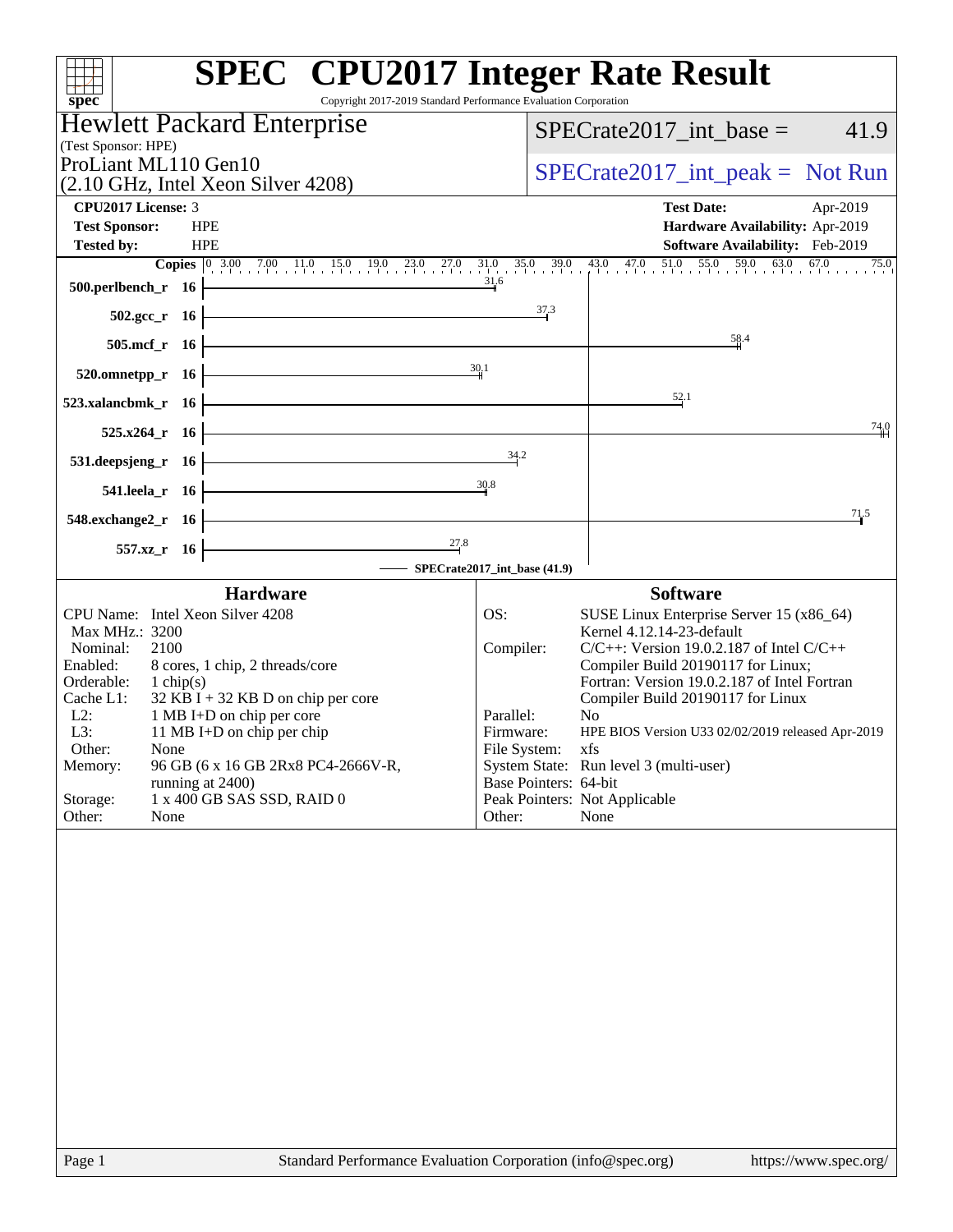

Copyright 2017-2019 Standard Performance Evaluation Corporation

### Hewlett Packard Enterprise

(Test Sponsor: HPE)

(2.10 GHz, Intel Xeon Silver 4208)

SPECrate2017 int\_base =  $41.9$ 

### ProLiant ML110 Gen10<br>  $SPECTate2017$ \_int\_peak = Not Run

**[CPU2017 License:](http://www.spec.org/auto/cpu2017/Docs/result-fields.html#CPU2017License)** 3 **[Test Date:](http://www.spec.org/auto/cpu2017/Docs/result-fields.html#TestDate)** Apr-2019 **[Test Sponsor:](http://www.spec.org/auto/cpu2017/Docs/result-fields.html#TestSponsor)** HPE **[Hardware Availability:](http://www.spec.org/auto/cpu2017/Docs/result-fields.html#HardwareAvailability)** Apr-2019 **[Tested by:](http://www.spec.org/auto/cpu2017/Docs/result-fields.html#Testedby)** HPE **[Software Availability:](http://www.spec.org/auto/cpu2017/Docs/result-fields.html#SoftwareAvailability)** Feb-2019

### **[Results Table](http://www.spec.org/auto/cpu2017/Docs/result-fields.html#ResultsTable)**

|                           | <b>Base</b>   |                |                |                | <b>Peak</b> |                |       |               |                |              |                |              |                |              |
|---------------------------|---------------|----------------|----------------|----------------|-------------|----------------|-------|---------------|----------------|--------------|----------------|--------------|----------------|--------------|
| <b>Benchmark</b>          | <b>Copies</b> | <b>Seconds</b> | Ratio          | <b>Seconds</b> | Ratio       | <b>Seconds</b> | Ratio | <b>Copies</b> | <b>Seconds</b> | <b>Ratio</b> | <b>Seconds</b> | <b>Ratio</b> | <b>Seconds</b> | <b>Ratio</b> |
| 500.perlbench_r           | 16            | 805            | 31.6           | 802            | 31.8        | 805            | 31.6  |               |                |              |                |              |                |              |
| $502.\text{gcc}_r$        | 16            | 607            | 37.3           | 607            | 37.3        | 606            | 37.4  |               |                |              |                |              |                |              |
| $505$ .mcf r              | 16            | 443            | 58.4           | 442            | 58.4        | 445            | 58.1  |               |                |              |                |              |                |              |
| 520.omnetpp_r             | 16            | 692            | 30.3           | 699            | 30.0        | 698            | 30.1  |               |                |              |                |              |                |              |
| 523.xalancbmk r           | 16            | 324            | 52.1           | 325            | 52.0        | 324            | 52.1  |               |                |              |                |              |                |              |
| 525.x264 r                | 16            | 380            | 73.7           | 376            | 74.5        | 379            | 74.0  |               |                |              |                |              |                |              |
| $531.$ deepsjeng $_r$     | 16            | 537            | 34.2           | 537            | 34.1        | 537            | 34.2  |               |                |              |                |              |                |              |
| 541.leela r               | 16            | 859            | 30.8           | 860            | 30.8        | 864            | 30.7  |               |                |              |                |              |                |              |
| 548.exchange2_r           | 16            | 586            | 71.5           | 585            | 71.6        | 586            | 71.5  |               |                |              |                |              |                |              |
| 557.xz                    | 16            | 621            | 27.8           | 621            | 27.8        | 620            | 27.9  |               |                |              |                |              |                |              |
| $SPECrate2017$ int base = |               |                | 41.9           |                |             |                |       |               |                |              |                |              |                |              |
| $SPECrate2017$ int peak = |               |                | <b>Not Run</b> |                |             |                |       |               |                |              |                |              |                |              |

Results appear in the [order in which they were run](http://www.spec.org/auto/cpu2017/Docs/result-fields.html#RunOrder). Bold underlined text [indicates a median measurement](http://www.spec.org/auto/cpu2017/Docs/result-fields.html#Median).

### **[Submit Notes](http://www.spec.org/auto/cpu2017/Docs/result-fields.html#SubmitNotes)**

 The taskset mechanism was used to bind copies to processors. The config file option 'submit' was used to generate taskset commands to bind each copy to a specific processor. For details, please see the config file.

### **[Operating System Notes](http://www.spec.org/auto/cpu2017/Docs/result-fields.html#OperatingSystemNotes)**

 Stack size set to unlimited using "ulimit -s unlimited" Transparent Huge Pages enabled by default Prior to runcpu invocation Filesystem page cache synced and cleared with: sync; echo 3 > /proc/sys/vm/drop\_caches runcpu command invoked through numactl i.e.: numactl --interleave=all runcpu <etc>

### **[General Notes](http://www.spec.org/auto/cpu2017/Docs/result-fields.html#GeneralNotes)**

Environment variables set by runcpu before the start of the run: LD\_LIBRARY\_PATH = "/home/cpu2017\_u2/lib/ia32:/home/cpu2017\_u2/lib/intel64"

 Binaries compiled on a system with 1x Intel Core i9-7900X CPU + 32GB RAM memory using Redhat Enterprise Linux 7.5 NA: The test sponsor attests, as of date of publication, that CVE-2017-5754 (Meltdown) is mitigated in the system as tested and documented. Yes: The test sponsor attests, as of date of publication, that CVE-2017-5753 (Spectre variant 1) is mitigated in the system as tested and documented. Yes: The test sponsor attests, as of date of publication, that CVE-2017-5715 (Spectre variant 2)

**(Continued on next page)**

| Page 2 | Standard Performance Evaluation Corporation (info@spec.org) | https://www.spec.org/ |
|--------|-------------------------------------------------------------|-----------------------|
|--------|-------------------------------------------------------------|-----------------------|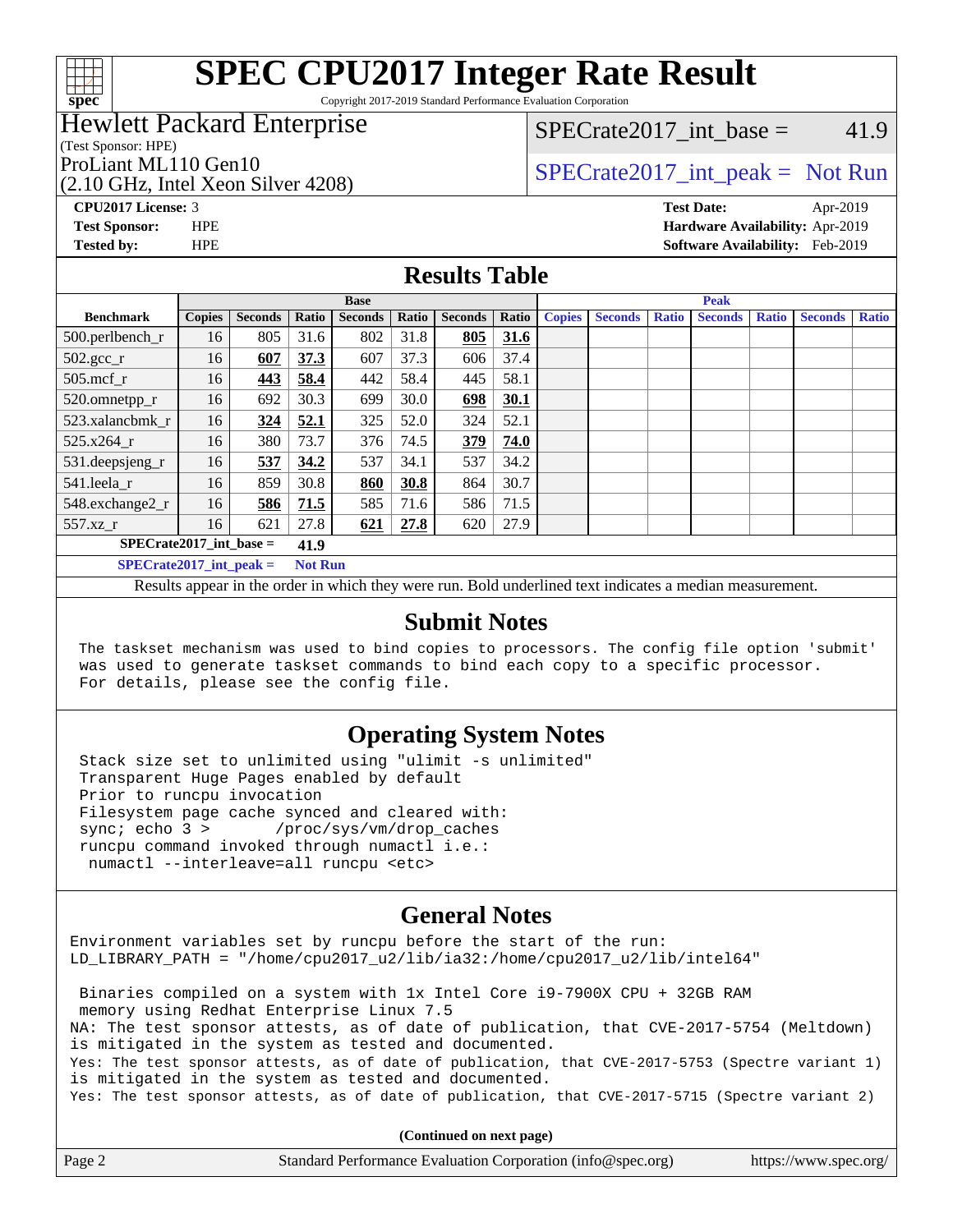

Copyright 2017-2019 Standard Performance Evaluation Corporation

#### Hewlett Packard Enterprise

(2.10 GHz, Intel Xeon Silver 4208)

SPECrate2017 int\_base =  $41.9$ 

(Test Sponsor: HPE)

ProLiant ML110 Gen10  $SPECTA = 2017$ \_int\_peak = Not Run

**[CPU2017 License:](http://www.spec.org/auto/cpu2017/Docs/result-fields.html#CPU2017License)** 3 **[Test Date:](http://www.spec.org/auto/cpu2017/Docs/result-fields.html#TestDate)** Apr-2019 **[Test Sponsor:](http://www.spec.org/auto/cpu2017/Docs/result-fields.html#TestSponsor)** HPE **[Hardware Availability:](http://www.spec.org/auto/cpu2017/Docs/result-fields.html#HardwareAvailability)** Apr-2019 **[Tested by:](http://www.spec.org/auto/cpu2017/Docs/result-fields.html#Testedby)** HPE **[Software Availability:](http://www.spec.org/auto/cpu2017/Docs/result-fields.html#SoftwareAvailability)** Feb-2019

### **[General Notes \(Continued\)](http://www.spec.org/auto/cpu2017/Docs/result-fields.html#GeneralNotes)**

is mitigated in the system as tested and documented.

### **[Platform Notes](http://www.spec.org/auto/cpu2017/Docs/result-fields.html#PlatformNotes)**

Page 3 Standard Performance Evaluation Corporation [\(info@spec.org\)](mailto:info@spec.org) <https://www.spec.org/> BIOS Configuration: Thermal Configuration set to Maximum Cooling Memory Patrol Scrubbing set to Disabled LLC Prefetch set to Enabled LLC Dead Line Allocation set to Disabled Workload Profile set to General Throughput Compute Workload Profile set to Custom Energy/Performance Bias set to Balanced Performance Sysinfo program /home/cpu2017\_u2/bin/sysinfo Rev: r5974 of 2018-05-19 9bcde8f2999c33d61f64985e45859ea9 running on ml110-sles15 Wed Apr 24 23:15:13 2019 SUT (System Under Test) info as seen by some common utilities. For more information on this section, see <https://www.spec.org/cpu2017/Docs/config.html#sysinfo> From /proc/cpuinfo model name : Intel(R) Xeon(R) Silver 4208 CPU @ 2.10GHz 1 "physical id"s (chips) 16 "processors" cores, siblings (Caution: counting these is hw and system dependent. The following excerpts from /proc/cpuinfo might not be reliable. Use with caution.) cpu cores : 8 siblings : 16 physical 0: cores 0 1 2 3 4 5 6 7 From lscpu: Architecture: x86\_64 CPU op-mode(s): 32-bit, 64-bit Byte Order: Little Endian CPU(s): 16 On-line CPU(s) list: 0-15 Thread(s) per core: 2 Core(s) per socket: 8 Socket(s): 1 NUMA node(s): 1 Vendor ID: GenuineIntel CPU family: 6 Model: 85 Model name: Intel(R) Xeon(R) Silver 4208 CPU @ 2.10GHz Stepping: 6 CPU MHz: 2100.000 **(Continued on next page)**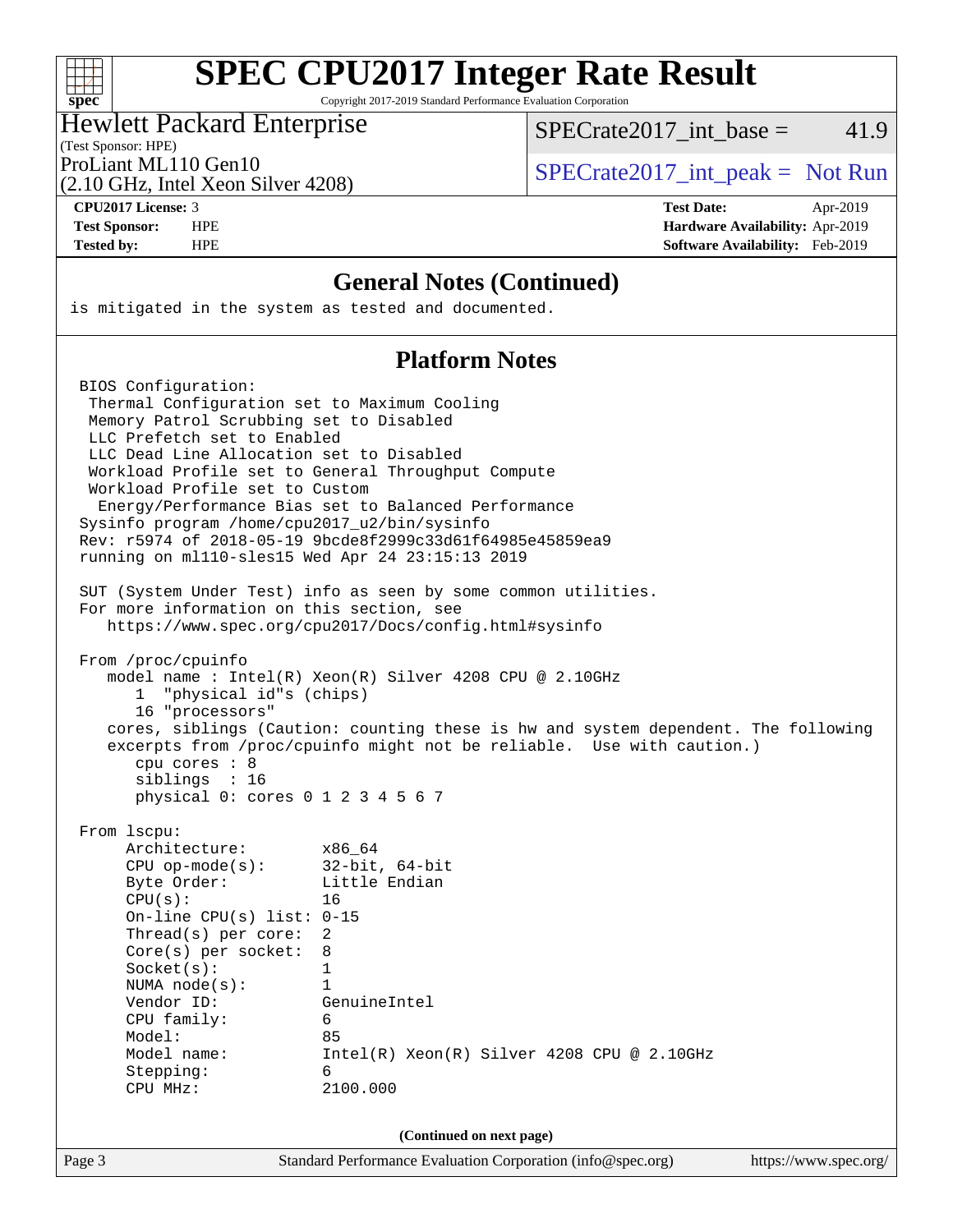Copyright 2017-2019 Standard Performance Evaluation Corporation

### Hewlett Packard Enterprise

(2.10 GHz, Intel Xeon Silver 4208)

 $SPECTate2017\_int\_base = 41.9$ 

(Test Sponsor: HPE)

ProLiant ML110 Gen10<br>  $SPECTate2017$ \_int\_peak = Not Run

**[spec](http://www.spec.org/)**

 $+\!\!+\!\!$ 

**[CPU2017 License:](http://www.spec.org/auto/cpu2017/Docs/result-fields.html#CPU2017License)** 3 **[Test Date:](http://www.spec.org/auto/cpu2017/Docs/result-fields.html#TestDate)** Apr-2019 **[Test Sponsor:](http://www.spec.org/auto/cpu2017/Docs/result-fields.html#TestSponsor)** HPE **[Hardware Availability:](http://www.spec.org/auto/cpu2017/Docs/result-fields.html#HardwareAvailability)** Apr-2019 **[Tested by:](http://www.spec.org/auto/cpu2017/Docs/result-fields.html#Testedby)** HPE **[Software Availability:](http://www.spec.org/auto/cpu2017/Docs/result-fields.html#SoftwareAvailability)** Feb-2019

#### **[Platform Notes \(Continued\)](http://www.spec.org/auto/cpu2017/Docs/result-fields.html#PlatformNotes)**

 BogoMIPS: 4200.00 Virtualization: VT-x L1d cache: 32K L1i cache: 32K L2 cache: 1024K L3 cache: 11264K NUMA node0 CPU(s): 0-15

Flags: fpu vme de pse tsc msr pae mce cx8 apic sep mtrr pge mca cmov pat pse36 clflush dts acpi mmx fxsr sse sse2 ss ht tm pbe syscall nx pdpe1gb rdtscp lm constant\_tsc art arch\_perfmon pebs bts rep\_good nopl xtopology nonstop\_tsc cpuid aperfmperf tsc\_known\_freq pni pclmulqdq dtes64 monitor ds\_cpl vmx smx est tm2 ssse3 sdbg fma cx16 xtpr pdcm pcid dca sse4\_1 sse4\_2 x2apic movbe popcnt tsc\_deadline\_timer aes xsave avx f16c rdrand lahf\_lm abm 3dnowprefetch cpuid\_fault epb cat\_l3 cdp\_l3 invpcid\_single intel\_ppin mba tpr\_shadow vnmi flexpriority ept vpid fsgsbase tsc\_adjust bmi1 hle avx2 smep bmi2 erms invpcid rtm cqm mpx rdt\_a avx512f avx512dq rdseed adx smap clflushopt clwb intel\_pt avx512cd avx512bw avx512vl xsaveopt xsavec xgetbv1 xsaves cqm\_llc cqm\_occup\_llc cqm\_mbm\_total cqm\_mbm\_local ibpb ibrs stibp dtherm ida arat pln pts pku ospke avx512\_vnni arch\_capabilities ssbd

 /proc/cpuinfo cache data cache size : 11264 KB

 From numactl --hardware WARNING: a numactl 'node' might or might not correspond to a physical chip. available: 1 nodes (0) node 0 cpus: 0 1 2 3 4 5 6 7 8 9 10 11 12 13 14 15 node 0 size: 96324 MB node 0 free: 95798 MB

 node distances: node 0 0: 10 From /proc/meminfo

 MemTotal: 98636200 kB HugePages\_Total: 0 Hugepagesize: 2048 kB

 From /etc/\*release\* /etc/\*version\* os-release: NAME="SLES" VERSION="15" VERSION\_ID="15" PRETTY\_NAME="SUSE Linux Enterprise Server 15" ID="sles" ID\_LIKE="suse" ANSI\_COLOR="0;32" CPE\_NAME="cpe:/o:suse:sles:15"

**(Continued on next page)**

Page 4 Standard Performance Evaluation Corporation [\(info@spec.org\)](mailto:info@spec.org) <https://www.spec.org/>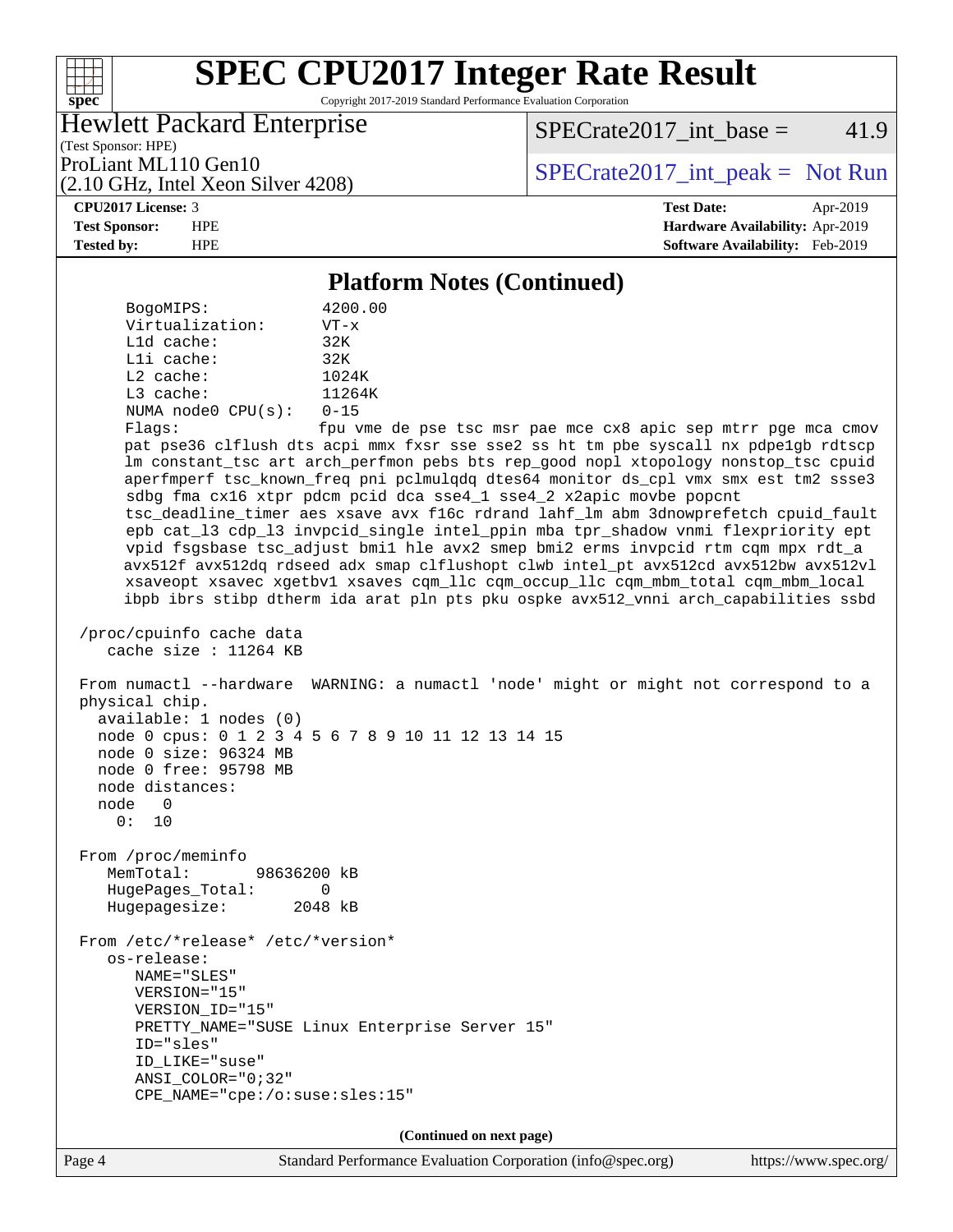| S | Ù | e |  |
|---|---|---|--|

Copyright 2017-2019 Standard Performance Evaluation Corporation

Hewlett Packard Enterprise

(2.10 GHz, Intel Xeon Silver 4208)

SPECrate2017 int\_base =  $41.9$ 

(Test Sponsor: HPE)

ProLiant ML110 Gen10  $SPECTA = 2017$ \_int\_peak = Not Run

**[CPU2017 License:](http://www.spec.org/auto/cpu2017/Docs/result-fields.html#CPU2017License)** 3 **[Test Date:](http://www.spec.org/auto/cpu2017/Docs/result-fields.html#TestDate)** Apr-2019 **[Test Sponsor:](http://www.spec.org/auto/cpu2017/Docs/result-fields.html#TestSponsor)** HPE **[Hardware Availability:](http://www.spec.org/auto/cpu2017/Docs/result-fields.html#HardwareAvailability)** Apr-2019 **[Tested by:](http://www.spec.org/auto/cpu2017/Docs/result-fields.html#Testedby)** HPE **[Software Availability:](http://www.spec.org/auto/cpu2017/Docs/result-fields.html#SoftwareAvailability)** Feb-2019

### **[Platform Notes \(Continued\)](http://www.spec.org/auto/cpu2017/Docs/result-fields.html#PlatformNotes)**

uname -a:

 Linux ml110-sles15 4.12.14-23-default #1 SMP Tue May 29 21:04:44 UTC 2018 (cd0437b) x86\_64 x86\_64 x86\_64 GNU/Linux

Kernel self-reported vulnerability status:

 CVE-2017-5754 (Meltdown): Not affected CVE-2017-5753 (Spectre variant 1): Mitigation: \_\_user pointer sanitization CVE-2017-5715 (Spectre variant 2): Mitigation: Indirect Branch Restricted Speculation, IBPB, IBRS\_FW

run-level 3 Apr 24 23:12

 SPEC is set to: /home/cpu2017\_u2 Filesystem Type Size Used Avail Use% Mounted on /dev/sda3 xfs 313G 35G 279G 11% /home

 Additional information from dmidecode follows. WARNING: Use caution when you interpret this section. The 'dmidecode' program reads system data which is "intended to allow hardware to be accurately determined", but the intent may not be met, as there are frequent changes to hardware, firmware, and the "DMTF SMBIOS" standard. BIOS HPE U33 02/02/2019 Memory: 6x UNKNOWN NOT AVAILABLE 16 GB 2 rank 2666, configured at 2400

(End of data from sysinfo program)

### **[Compiler Version Notes](http://www.spec.org/auto/cpu2017/Docs/result-fields.html#CompilerVersionNotes)**

Page 5 Standard Performance Evaluation Corporation [\(info@spec.org\)](mailto:info@spec.org) <https://www.spec.org/> ============================================================================== CC 500.perlbench\_r(base)  $502.\text{gcc}_r(\text{base})$  505.mcf\_r(base) 525.x264\_r(base) 557.xz\_r(base) ------------------------------------------------------------------------------ Intel(R) C Intel(R) 64 Compiler for applications running on Intel(R)  $64$ , Version 19.0.2.187 Build 20190117 Copyright (C) 1985-2019 Intel Corporation. All rights reserved. ------------------------------------------------------------------------------ ============================================================================== CXXC 520.omnetpp\_r(base) 523.xalancbmk\_r(base) 531.deepsjeng\_r(base) 541.leela\_r(base) ------------------------------------------------------------------------------ Intel(R) C++ Intel(R) 64 Compiler for applications running on Intel(R) 64, Version 19.0.2.187 Build 20190117 Copyright (C) 1985-2019 Intel Corporation. All rights reserved. **(Continued on next page)**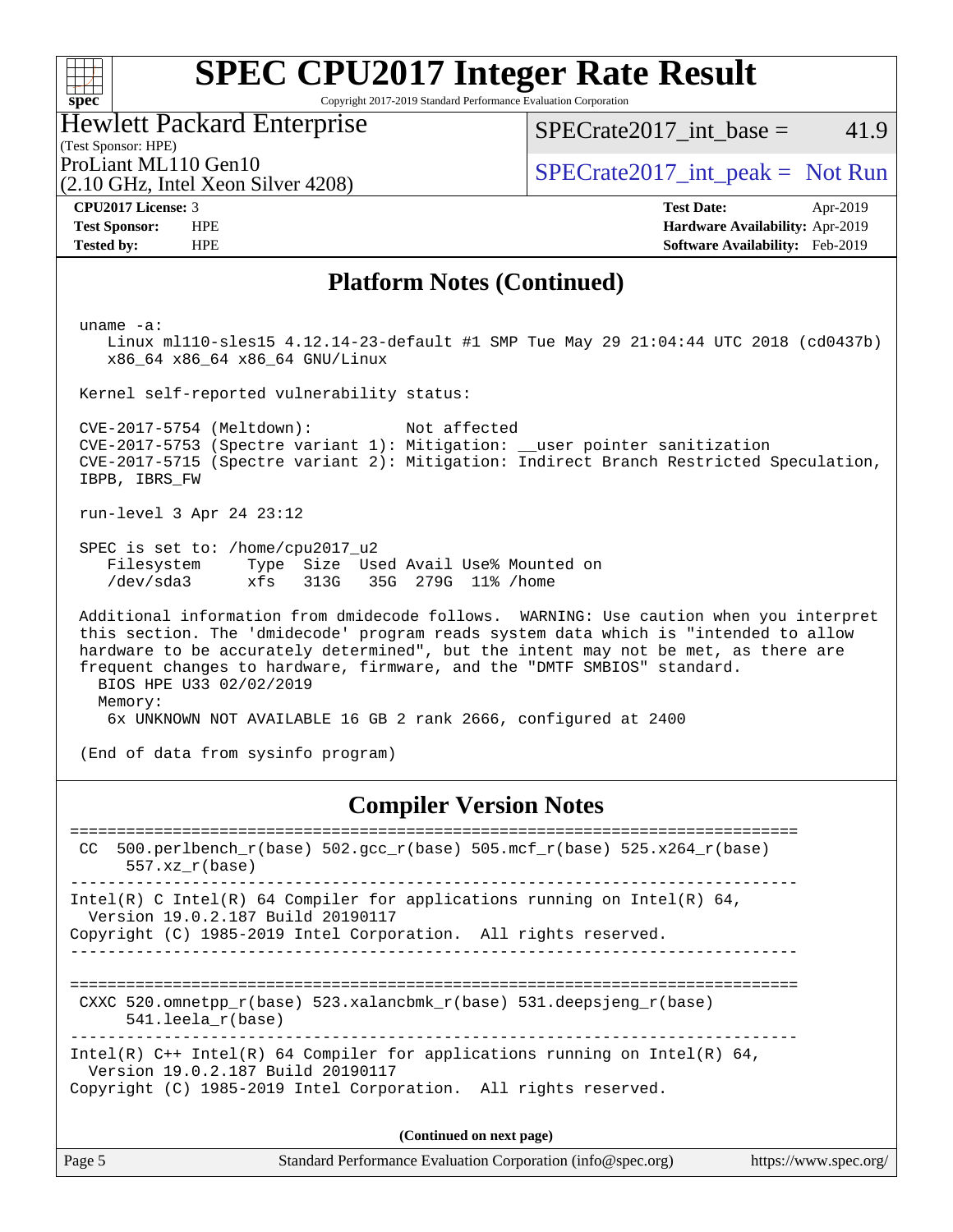### $\pm\pm\prime$ **[spec](http://www.spec.org/)**

# **[SPEC CPU2017 Integer Rate Result](http://www.spec.org/auto/cpu2017/Docs/result-fields.html#SPECCPU2017IntegerRateResult)**

Copyright 2017-2019 Standard Performance Evaluation Corporation

#### Hewlett Packard Enterprise

(Test Sponsor: HPE)

 $SPECTate2017\_int\_base = 41.9$ 

(2.10 GHz, Intel Xeon Silver 4208)

ProLiant ML110 Gen10  $SPECTA 2017$ \_int\_peak = Not Run

**[CPU2017 License:](http://www.spec.org/auto/cpu2017/Docs/result-fields.html#CPU2017License)** 3 **[Test Date:](http://www.spec.org/auto/cpu2017/Docs/result-fields.html#TestDate)** Apr-2019 **[Test Sponsor:](http://www.spec.org/auto/cpu2017/Docs/result-fields.html#TestSponsor)** HPE **[Hardware Availability:](http://www.spec.org/auto/cpu2017/Docs/result-fields.html#HardwareAvailability)** Apr-2019 **[Tested by:](http://www.spec.org/auto/cpu2017/Docs/result-fields.html#Testedby)** HPE **[Software Availability:](http://www.spec.org/auto/cpu2017/Docs/result-fields.html#SoftwareAvailability)** Feb-2019

### **[Compiler Version Notes \(Continued\)](http://www.spec.org/auto/cpu2017/Docs/result-fields.html#CompilerVersionNotes)**

==============================================================================

FC 548.exchange2\_r(base)

| Intel(R) Fortran Intel(R) 64 Compiler for applications running on Intel(R) |
|----------------------------------------------------------------------------|
| 64, Version 19.0.2.187 Build 20190117                                      |
| Copyright (C) 1985-2019 Intel Corporation. All rights reserved.            |
|                                                                            |

------------------------------------------------------------------------------

**[Base Compiler Invocation](http://www.spec.org/auto/cpu2017/Docs/result-fields.html#BaseCompilerInvocation)**

[C benchmarks](http://www.spec.org/auto/cpu2017/Docs/result-fields.html#Cbenchmarks):

 $\text{icc}$   $-\text{m64}$   $-\text{std}$ =c11

[C++ benchmarks:](http://www.spec.org/auto/cpu2017/Docs/result-fields.html#CXXbenchmarks) [icpc -m64](http://www.spec.org/cpu2017/results/res2019q2/cpu2017-20190524-14378.flags.html#user_CXXbase_intel_icpc_64bit_4ecb2543ae3f1412ef961e0650ca070fec7b7afdcd6ed48761b84423119d1bf6bdf5cad15b44d48e7256388bc77273b966e5eb805aefd121eb22e9299b2ec9d9)

[Fortran benchmarks](http://www.spec.org/auto/cpu2017/Docs/result-fields.html#Fortranbenchmarks): [ifort -m64](http://www.spec.org/cpu2017/results/res2019q2/cpu2017-20190524-14378.flags.html#user_FCbase_intel_ifort_64bit_24f2bb282fbaeffd6157abe4f878425411749daecae9a33200eee2bee2fe76f3b89351d69a8130dd5949958ce389cf37ff59a95e7a40d588e8d3a57e0c3fd751)

## **[Base Portability Flags](http://www.spec.org/auto/cpu2017/Docs/result-fields.html#BasePortabilityFlags)**

 500.perlbench\_r: [-DSPEC\\_LP64](http://www.spec.org/cpu2017/results/res2019q2/cpu2017-20190524-14378.flags.html#b500.perlbench_r_basePORTABILITY_DSPEC_LP64) [-DSPEC\\_LINUX\\_X64](http://www.spec.org/cpu2017/results/res2019q2/cpu2017-20190524-14378.flags.html#b500.perlbench_r_baseCPORTABILITY_DSPEC_LINUX_X64) 502.gcc\_r: [-DSPEC\\_LP64](http://www.spec.org/cpu2017/results/res2019q2/cpu2017-20190524-14378.flags.html#suite_basePORTABILITY502_gcc_r_DSPEC_LP64) 505.mcf\_r: [-DSPEC\\_LP64](http://www.spec.org/cpu2017/results/res2019q2/cpu2017-20190524-14378.flags.html#suite_basePORTABILITY505_mcf_r_DSPEC_LP64) 520.omnetpp\_r: [-DSPEC\\_LP64](http://www.spec.org/cpu2017/results/res2019q2/cpu2017-20190524-14378.flags.html#suite_basePORTABILITY520_omnetpp_r_DSPEC_LP64) 523.xalancbmk\_r: [-DSPEC\\_LP64](http://www.spec.org/cpu2017/results/res2019q2/cpu2017-20190524-14378.flags.html#suite_basePORTABILITY523_xalancbmk_r_DSPEC_LP64) [-DSPEC\\_LINUX](http://www.spec.org/cpu2017/results/res2019q2/cpu2017-20190524-14378.flags.html#b523.xalancbmk_r_baseCXXPORTABILITY_DSPEC_LINUX) 525.x264\_r: [-DSPEC\\_LP64](http://www.spec.org/cpu2017/results/res2019q2/cpu2017-20190524-14378.flags.html#suite_basePORTABILITY525_x264_r_DSPEC_LP64) 531.deepsjeng\_r: [-DSPEC\\_LP64](http://www.spec.org/cpu2017/results/res2019q2/cpu2017-20190524-14378.flags.html#suite_basePORTABILITY531_deepsjeng_r_DSPEC_LP64) 541.leela\_r: [-DSPEC\\_LP64](http://www.spec.org/cpu2017/results/res2019q2/cpu2017-20190524-14378.flags.html#suite_basePORTABILITY541_leela_r_DSPEC_LP64) 548.exchange2\_r: [-DSPEC\\_LP64](http://www.spec.org/cpu2017/results/res2019q2/cpu2017-20190524-14378.flags.html#suite_basePORTABILITY548_exchange2_r_DSPEC_LP64) 557.xz\_r: [-DSPEC\\_LP64](http://www.spec.org/cpu2017/results/res2019q2/cpu2017-20190524-14378.flags.html#suite_basePORTABILITY557_xz_r_DSPEC_LP64)

## **[Base Optimization Flags](http://www.spec.org/auto/cpu2017/Docs/result-fields.html#BaseOptimizationFlags)**

[C benchmarks](http://www.spec.org/auto/cpu2017/Docs/result-fields.html#Cbenchmarks):

[-Wl,-z,muldefs](http://www.spec.org/cpu2017/results/res2019q2/cpu2017-20190524-14378.flags.html#user_CCbase_link_force_multiple1_b4cbdb97b34bdee9ceefcfe54f4c8ea74255f0b02a4b23e853cdb0e18eb4525ac79b5a88067c842dd0ee6996c24547a27a4b99331201badda8798ef8a743f577) [-xCORE-AVX512](http://www.spec.org/cpu2017/results/res2019q2/cpu2017-20190524-14378.flags.html#user_CCbase_f-xCORE-AVX512) [-ipo](http://www.spec.org/cpu2017/results/res2019q2/cpu2017-20190524-14378.flags.html#user_CCbase_f-ipo) [-O3](http://www.spec.org/cpu2017/results/res2019q2/cpu2017-20190524-14378.flags.html#user_CCbase_f-O3) [-no-prec-div](http://www.spec.org/cpu2017/results/res2019q2/cpu2017-20190524-14378.flags.html#user_CCbase_f-no-prec-div)

[-qopt-mem-layout-trans=4](http://www.spec.org/cpu2017/results/res2019q2/cpu2017-20190524-14378.flags.html#user_CCbase_f-qopt-mem-layout-trans_fa39e755916c150a61361b7846f310bcdf6f04e385ef281cadf3647acec3f0ae266d1a1d22d972a7087a248fd4e6ca390a3634700869573d231a252c784941a8)

```
-L/usr/local/IntelCompiler19/compilers_and_libraries_2019.1.144/linux/compiler/lib/intel64
-lqkmalloc
```
**(Continued on next page)**